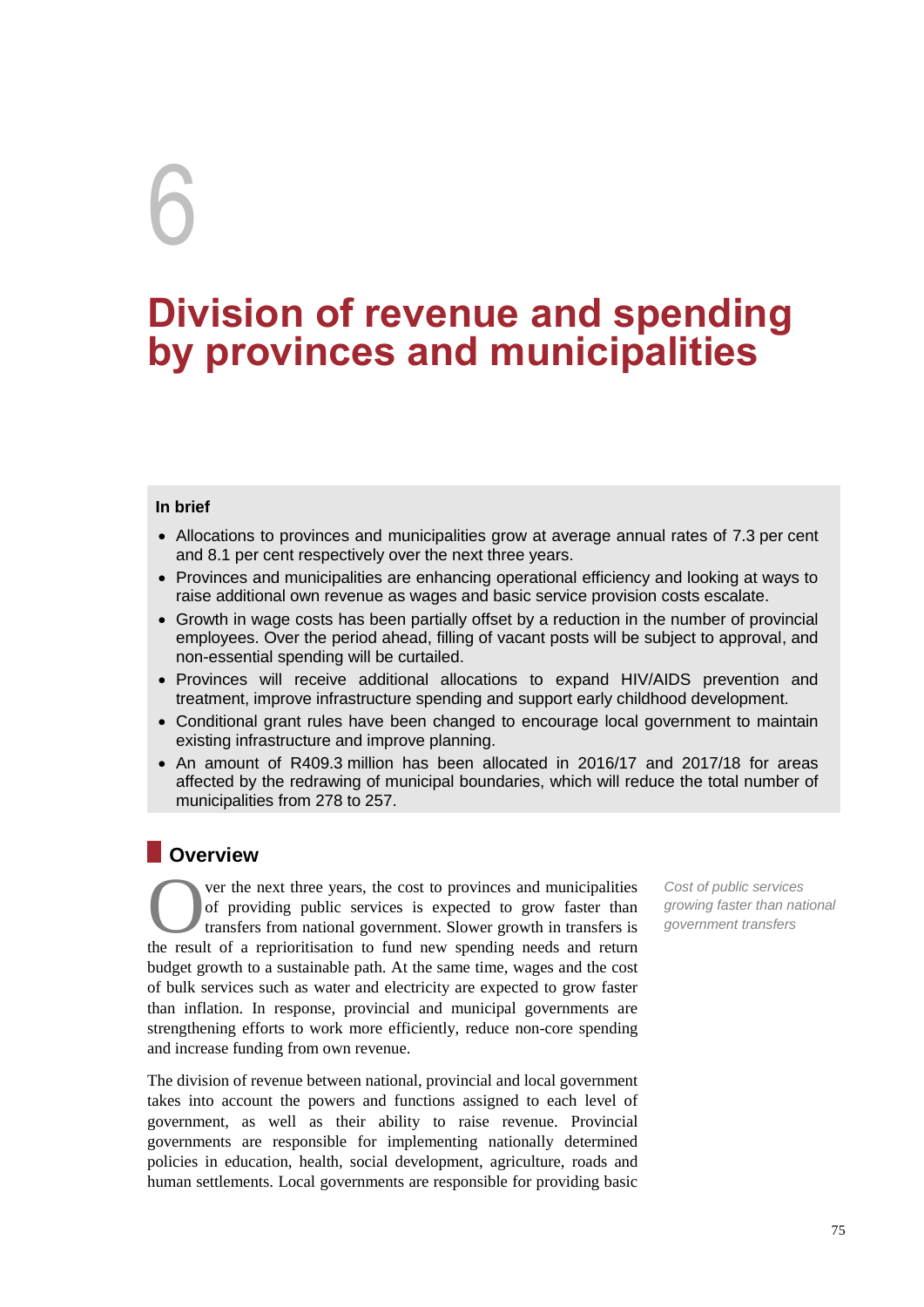services such as water and sanitation, electricity reticulation, refuse removal, municipal transport and roads, and community services. They also provide free or subsidised basic services to poor households. Municipalities fund a significant portion of the costs of providing these services from user charges and property rates within their own tax base.

## **Division of revenue**

*R17.8 billion added in 2018/19, to be allocated to specific programmes in 2017 Budget*

Table 6.1 summarises the division of revenue over the medium-term expenditure framework (MTEF). Of the funds available after providing for debt-service costs and the contingency reserve, 47.7 per cent is allocated to national government, 43.2 per cent to provincial government and 9.1 per cent to local government over the next three years. The division of revenue in Table 6.1 includes an amount of R17.8 billion provisionally allocated in 2018/19, but which will only be assigned to specific programmes during the 2017 Budget, subject to the approval of a spending proposal. Of this amount, R5.8 billion has indicatively been allocated to the provincial equitable share and R4.5 billion to local government conditional grants.

|  |  |  |  | Table 6.1 Division of nationally raised revenue, 2012/13 - 2018/19 |
|--|--|--|--|--------------------------------------------------------------------|
|--|--|--|--|--------------------------------------------------------------------|

|                                           | 2012/13 | 2013/14        | 2014/15 | 2015/16        | 2016/17                      | 2017/18     | 2018/19   | Average     |
|-------------------------------------------|---------|----------------|---------|----------------|------------------------------|-------------|-----------|-------------|
|                                           |         | <b>Outcome</b> |         | <b>Revised</b> | <b>Medium-term estimates</b> |             | annual    |             |
|                                           |         |                |         | estimate       |                              |             |           | <b>MTEF</b> |
| <b>R</b> billion                          |         |                |         |                |                              |             |           | growth      |
| Division of available funds               |         |                |         |                |                              |             |           |             |
| <b>National departments</b>               | 420.2   | 453.4          | 490.0   | 546.8          | 559.8                        | 594.1       | 637.8     | 5.3%        |
| of which:                                 |         |                |         |                |                              |             |           |             |
| Indirect transfers to provinces           | 2.3     | 2.7            | 5.8     | 3.2            | 3.6                          | 1.7         | 1.8       | $-17.6%$    |
| Indirect transfers to local<br>government | 5.0     | 5.9            | 8.9     | 10.5           | 7.8                          | 7.4         | 7.7       | $-10.0\%$   |
| <b>Provinces</b>                          | 380.9   | 410.6          | 439.5   | 471.8          | 499.8                        | 542.3       | 582.9     | 7.3%        |
| Equitable share <sup>1</sup>              | 310.7   | 336.5          | 359.9   | 386.5          | 410.7                        | 441.8       | 474.9     | 7.1%        |
| Conditional grants                        | 70.2    | 74.1           | 79.6    | 85.3           | 89.1                         | 100.5       | 108.1     | 8.2%        |
| <b>Local government</b>                   | 76.2    | 82.6           | 87.7    | 99.7           | 104.9                        | 113.3       | 125.8     | 8.1%        |
| Equitable share                           | 37.1    | 39.0           | 41.6    | 50.5           | 52.6                         | 57.0        | 61.7      | 6.9%        |
| Conditional grants <sup>1</sup>           | 30.0    | 34.0           | 35.9    | 38.5           | 41.1                         | 44.5        | 51.6      | 10.3%       |
| General fuel levy sharing with<br>metros  | 9.0     | 9.6            | 10.2    | 10.7           | 11.2                         | 11.8        | 12.5      | 5.4%        |
| <b>Non-interest allocations</b>           | 877.4   | 946.6          | 1 017.2 | 1 118.2        | 1 1 64.6                     | 1 249.8     | 1 3 4 6.5 | 6.4%        |
| Percentage increase                       | 7.9%    | 7.9%           | 7.5%    | 9.9%           | 4.2%                         | 7.3%        | 7.7%      |             |
| Debt-service costs                        | 88.1    | 101.2          | 114.8   | 129.1          | 147.7                        | 161.9       | 178.6     | 11.4%       |
| Contingency reserve                       |         |                |         |                | 6.0                          | 10.0        | 15.0      |             |
| Main budget expenditure                   | 965.5   | 1 047.8        | 1 132.0 | 1 247.3        | 1 3 1 8 . 3                  | 1 4 2 1 . 7 | 1 540.0   | 7.3%        |
| Percentage increase                       | 8.5%    | 8.5%           | 8.0%    | 10.2%          | 5.7%                         | 7.8%        | 8.3%      |             |
| Percentage shares                         |         |                |         |                |                              |             |           |             |
| National departments                      | 47.9%   | 47.9%          | 48.2%   | 48.9%          | 48.1%                        | 47.5%       | 47.4%     |             |
| Provinces                                 | 43.4%   | 43.4%          | 43.2%   | 42.2%          | 42.9%                        | 43.4%       | 43.3%     |             |
| Local government                          | 8.7%    | 8.7%           | 8.6%    | 8.9%           | 9.0%                         | 9.1%        | 9.3%      |             |

*1. Includes unallocated amounts*

*Source: National Treasury*

Transfers to provinces and local government are made through the equitable share and conditional grants. The equitable shares are determined by formulas that take into account demographic and developmental factors. Conditional grants are designed to achieve certain goals, and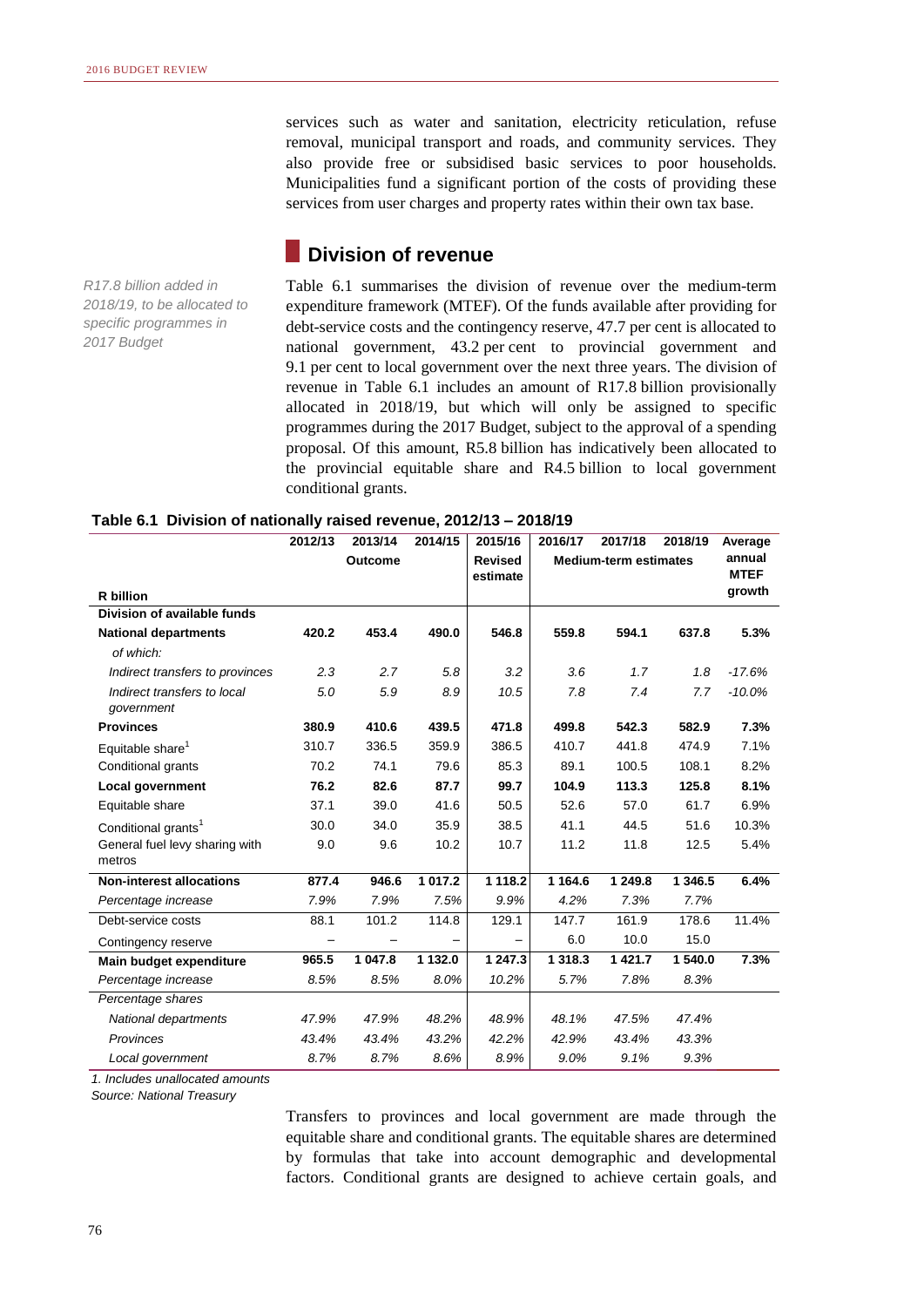provinces and municipalities must meet specific criteria to receive grants and fulfil conditions when spending them.

Underspending has decreased across national, provincial and local government. In 2014/15, national government expenditure amounted to R628.8 billion (excluding direct charges) out of a total adjusted appropriation of R639.2 billion. This represents underspending of 1.6 per cent. Provincial government underspent its adjusted budget of R460.7 billion for 2014/15 by R6.2 billion (1.3 per cent), compared with R6.3 billion (1.5 per cent) in the previous year. Municipalities spent R22.8 billion (91.9 per cent) of their infrastructure grants in 2014/15, up from 90.6 per cent in 2013/14.

The proportion of conditional grant funding spent also continues to improve. In 2014/15, expenditure on the *health facility revitalisation grant* increased to 94.3 per cent from 85.3 per cent in 2012/13. Spending on the *provincial roads maintenance grant* rose to 98.4 per cent from 90.6 per cent over the same period. Provincial operating grants tend to perform more consistently and are spent better than infrastructure grants. Spending on both the *national school nutrition programme grant* and the *comprehensive HIV and Aids grant*, for example, exceeded 99 per cent in 2014/15. Local government infrastructure grants also improved their performance, with spending on the *municipal infrastructure grant* increasing from 85.2 per cent in 2012/13 to 92.2 per cent in 2014/15. Funds allocated to the *integrated national electrification programme grant* in 2014/15 were fully spent.

The *Explanatory Memorandum to the Division of Revenue* sets out the national, provincial and municipal allocations, details the equitable share formula, and explains how the division takes into account the recommendations of the Financial and Fiscal Commission. The memorandum is available as Annexure W1 of the *Budget Review* on the National Treasury website [\(www.treasury.gov.za\)](http://www.treasury.gov.za/).

# **Provincial revenue and spending**

The 2016 Budget projects medium-term allocations of R1.327 trillion to the provincial equitable share. This is R14.9 billion lower than the 2015 *Medium Term Budget Policy Statement* (MTBPS) estimate, with R3.3 billion reprioritised to fund emerging priorities and R11.6 billion trimmed to support fiscal consolidation. However, allocations are still higher (R5.4 billion higher in 2016/17 and R12.9 billion in 2017/18) than the indicative amounts projected in the 2015 Budget. This is because substantial amounts were added to the provincial equitable share in the 2015 MTBPS to help provinces with increased compensation costs flowing from the public-sector wage settlement.

*Underspending has decreased across government* 

*Sharp increases in grant spending on health infrastructure and road maintenance*

*R14.9 billion shifted from provincial equitable share to fund new priorities and support fiscal consolidation* 

#### **How the provincial equitable share works**

The provincial equitable share allocation for each province is determined by a formula that takes into account population growth, economic activity, poverty, and demand for services such as education and healthcare. Allocations to fast-growing provinces grow more quickly than allocations to provinces with more stable population numbers. Smaller provinces are also compensated for the fixed costs of maintaining provincial institutions. The equitable share formula is set out in Annexure W1.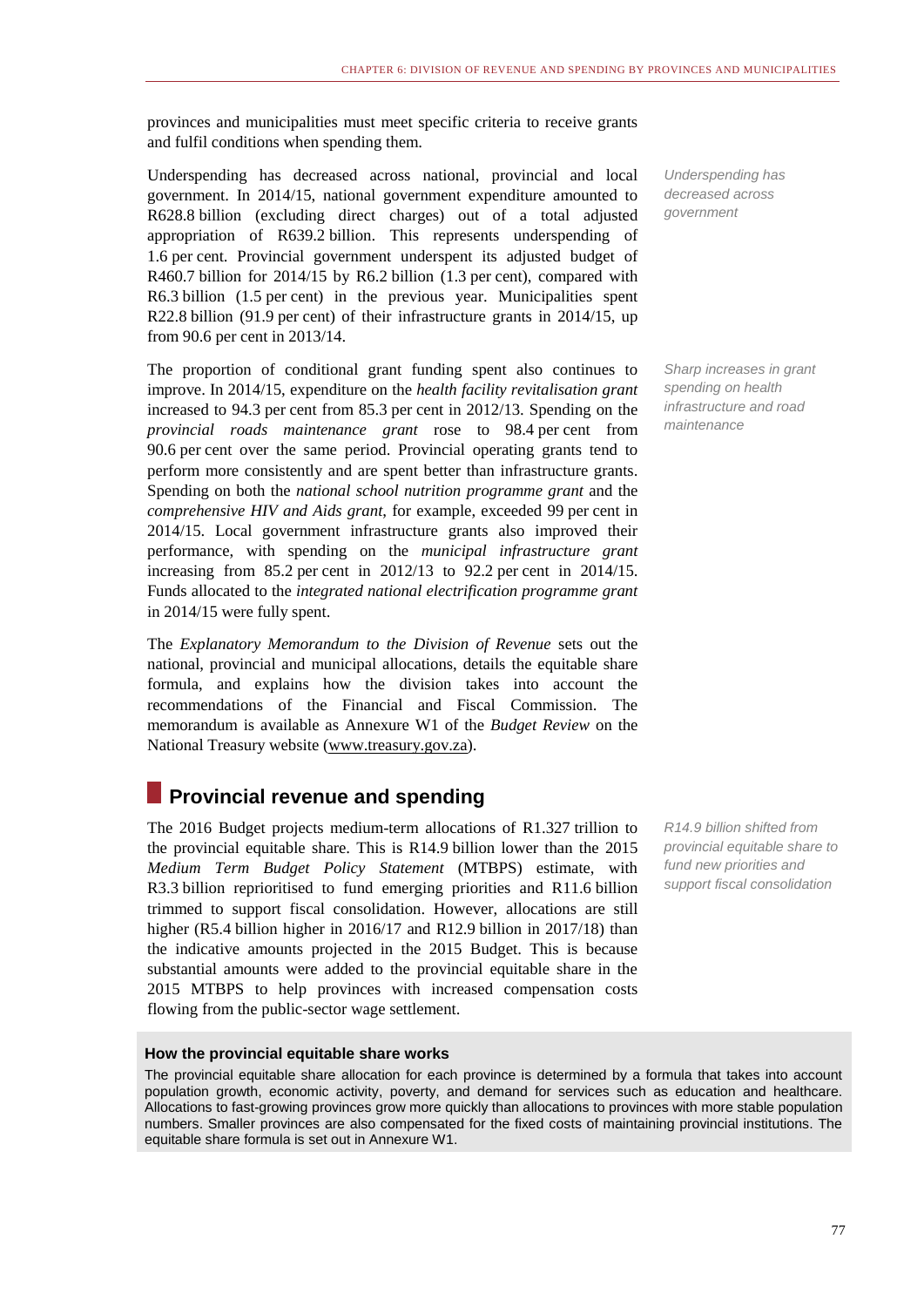*Most provincial equitable share allocations grow in real terms over medium term*

All provincial budgets will continue to grow in nominal terms over the MTEF period and most will grow in real terms. The slightly slower rate of growth in provincial transfers can be largely offset by improving efficiency, and reducing spending on non-core goods and services.

|                   | 2015/16 | 2016/17<br><b>Medium-term estimates</b> | Average<br>annual<br><b>MTEF</b> |         |        |
|-------------------|---------|-----------------------------------------|----------------------------------|---------|--------|
| R million         |         |                                         |                                  |         | growth |
| Eastern Cape      | 54 867  | 58 060                                  | 61 969                           | 65 845  | 6.3%   |
| <b>Free State</b> | 21 996  | 22 995                                  | 24 591                           | 26 135  | 5.9%   |
| Gauteng           | 74 100  | 79 600                                  | 86 412                           | 92 200  | 7.6%   |
| KwaZulu-Natal     | 83 132  | 87898                                   | 94 051                           | 99 450  | 6.2%   |
| Limpopo           | 45 866  | 48709                                   | 52 087                           | 55 176  | 6.4%   |
| Mpumalanga        | 31 337  | 33 450                                  | 36 208                           | 38 506  | 7.1%   |
| Northern Cape     | 10 226  | 10863                                   | 11 733                           | 12 422  | 6.7%   |
| North West        | 26 397  | 28 062                                  | 30 361                           | 32 311  | 7.0%   |
| Western Cape      | 38 580  | 41 062                                  | 44 418                           | 47 008  | 6.8%   |
| Total             | 386 500 | 410 699                                 | 441831                           | 469 051 | 6.7%   |

#### **Table 6.2 Provincial equitable share, 2015/16 – 2018/19**

*Source: National Treasury*

*Grant additions strengthen HIV/AIDS treatment, national healthcare pilots and road maintenance*

Equitable share allocations are complemented by conditional grants that fund infrastructure and programmes such as the provision of free meals to learners. Changes to conditional grants in the period ahead include:

- Expanding the scope of the c*omprehensive HIV and Aids grant* to cover the treatment of tuberculosis.
- Expanding the scope of the *national health insurance indirect grant* to fund clinic upgrades in national health insurance pilot districts.
- Introducing incentives in the *provincial roads maintenance grant* to reward provinces that implement best practices in planning and completing road maintenance.
- Merging the indirect *school infrastructure backlogs grant* into the direct *education infrastructure grant* from 2017/18.
- Introducing a new conditional grant in 2017/18 to expand and improve early childhood development services.

Table 6.3 summarises proposed conditional grants to provinces. Over the medium term, a total of R297.7 billion has been allocated to these grants, which national departments administer and transfer to their provincial counterparts. The allocation is R3.3 billion less than indicated in the 2015 MTBPS due to reprioritisation. However, conditional grants to provinces still grow at an average annual rate of 8.2 per cent over the medium term.

Provinces raise about 3 per cent of their budgets from own revenue – mainly from vehicle and gambling licences, and service fees. Between 2010/11 and 2014/15, own revenue grew by an annual average of 13.4 per cent as provinces sought ways to boost income. Provincial governments will continue to explore ways to maximise their own revenues given the constrained fiscal environment.

*Provincial conditional grants grow at average annual rate of 8.2 per cent over medium term*

*Provinces need to identify ways to boost income through own revenues*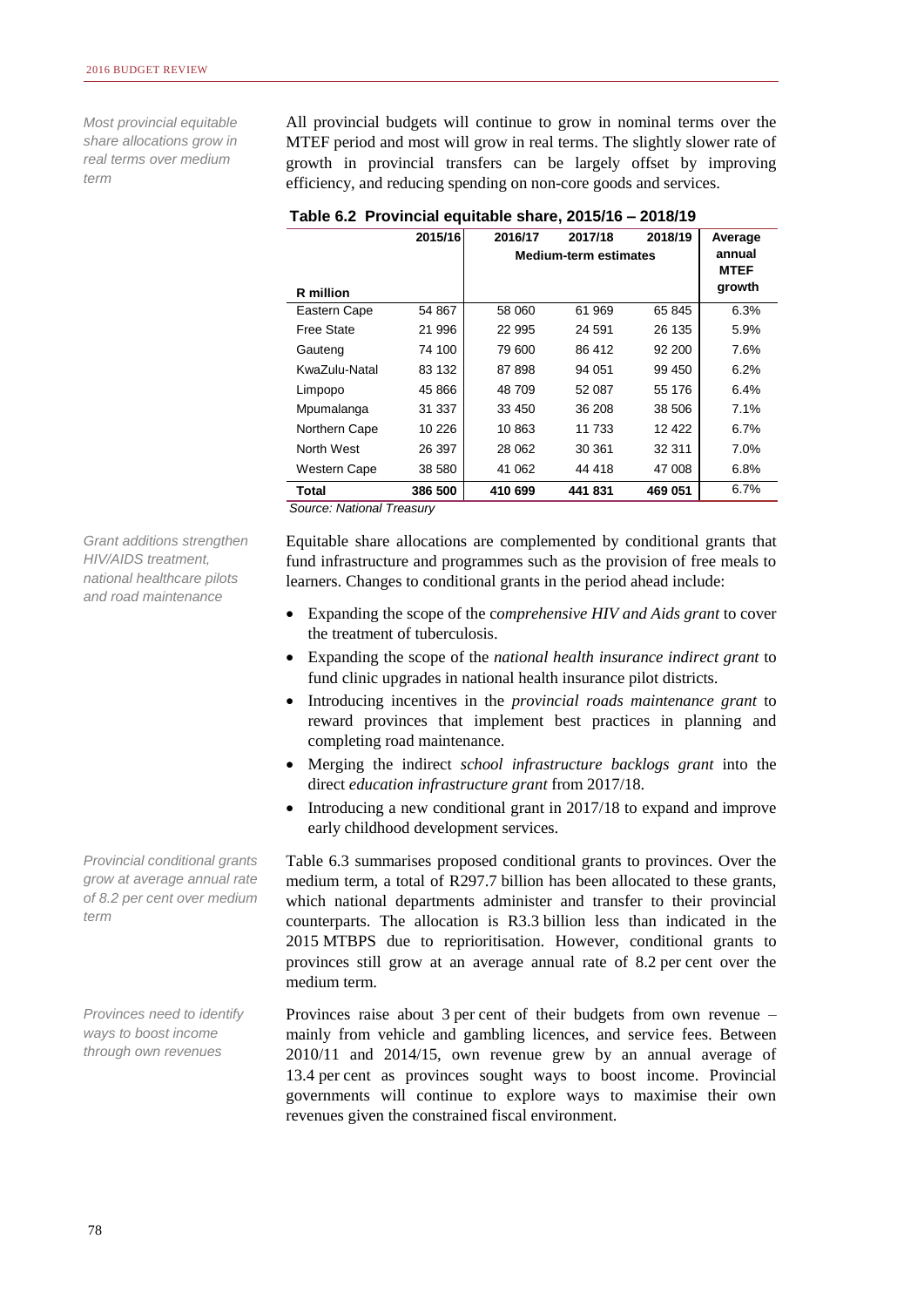Some provinces that have accumulated reserve funds through good fiscal management in recent years intend to draw down on these reserves to offset reduced transfers from the fiscus.

| R million                                    | 2015/16 | 2016/17 | 2017/18 | 2018/19 | <b>MTEF</b> total |
|----------------------------------------------|---------|---------|---------|---------|-------------------|
| <b>Direct conditional grants</b>             |         |         |         |         |                   |
| Comprehensive agricultural support programme | 1640    | 1642    | 1 7 3 9 | 1834    | 5 2 1 4           |
| Ilima/Letsema projects                       | 467     | 491     | 522     | 552     | 1566              |
| Community library services                   | 1 2 7 4 | 1 3 5 7 | 1441    | 1522    | 4 3 2 0           |
| Education infrastructure                     | 9 3 5 4 | 9614    | 12780   | 13512   | 35 906            |
| Maths, science and technology                | 317     | 362     | 385     | 407     | 1 1 5 5           |
| National school nutrition programme          | 5685    | 6 0 0 6 | 6 3 0 6 | 6672    | 18 984            |
| Comprehensive HIV and AIDS and tuberculosis  | 13671   | 15 291  | 17 660  | 20 032  | 52 983            |
| Health facility revitalisation               | 5417    | 5 2 7 3 | 5770    | 6036    | 17 079            |
| Health professions training and development  | 2 3 7 5 | 2477    | 2632    | 2784    | 7893              |
| National tertiary services                   | 10 381  | 10847   | 11 526  | 12 195  | 34 568            |
| Human settlements development                | 18 303  | 18 284  | 21 060  | 22 282  | 61 626            |
| Mass participation and sport development     | 533     | 556     | 586     | 618     | 1760              |
| Provincial roads maintenance                 | 9807    | 10 203  | 10754   | 11 536  | 32 492            |
| Public transport operations                  | 4939    | 5 4 0 0 | 5723    | 5990    | 17 113            |
| Other direct grants                          | 1 104   | 1 344   | 1629    | 2088    | 5 0 61            |
| <b>Total direct conditional grants</b>       | 85 268  | 89 146  | 100 513 | 108 061 | 297 720           |
| <b>Indirect transfers</b>                    | 3 1 5 0 | 3636    | 1663    | 1765    | 7064              |
| School infrastructure backlogs               | 2047    | 2 3 7 5 |         |         | 2 3 7 5           |
| National health insurance indirect           | 1 1 0 3 | 1 2 6 1 | 1 663   | 1765    | 4689              |

**Table 6.3 Conditional grants to provinces, 2015/16 – 2018/19**

*Source: National Treasury*

#### **Managing spending pressures**

Rising compensation costs continue to stretch provincial finances. Over the medium term, the percentage of provincial budgets allocated to salaries is expected to increase from 59.7 per cent to 61 per cent, mainly for the salaries of teachers and healthcare workers. Compensation as a share of provincial budgets ranges from a low of 53 per cent in the Western Cape to a high of 72 per cent in Limpopo. Over the medium term, compensation budgets are expected to grow at 1 per cent above inflation as a result of the wage settlement reached in 2015.

To manage compensation pressures, provinces have been reducing the number of staff employed, mostly in non-critical positions. The total number of staff in provinces decreased from a high of 920 826 in 2012 to just under 900 000 at the end of 2015. Further reductions will be required, particularly in the outer years of the MTEF period.

Several provinces have centralised the authorisation needed to appoint new staff so that they can exercise greater control over the filling of vacancies. The most effective staff reductions will be those that improve the efficiency of provincial departments, align organisational structures more closely with service delivery objectives, and reduce administrative staff that exceed requirements. Such reductions are unlikely to affect service delivery. Some provinces have begun offering early retirement packages.

Rising compensation budgets reduce the proportion of provincial budgets spent on other categories. Spending on capital assets as a share of aggregate provincial expenditure is expected to decline from 7.1 per cent

*Share of provincial budgets allocated to salaries increases to 61 per cent over medium term*

*Provinces are controlling filling of vacancies to improve organisational structure*

*Share of provincial budgets spent on categories other than wages is declining*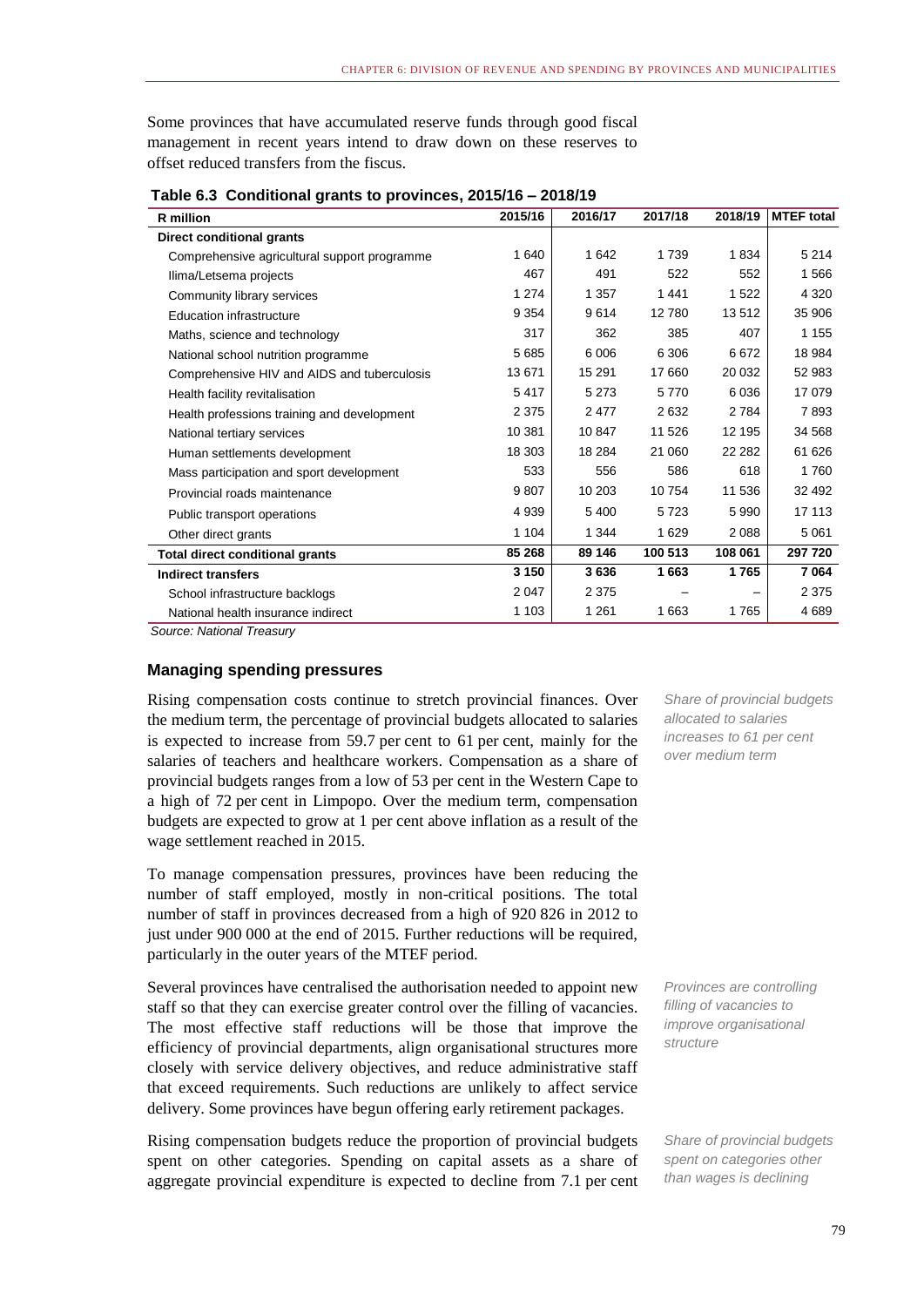in 2015/16 to 6.8 per cent in 2018/19. Over the same period, the share spent on transfers decreases from 14 per cent to 13 per cent. The share spent on goods and services has decreased marginally from 19.3 per cent of the total budget in 2012/13 to 19.1 per cent in 2015/16, and is expected to fall below 19 per cent over the MTEF period.

As part of cost-saving measures, provinces plan to reduce spending on items such as catering, communications, venues, facilities and consultants. Details of the changes in each province will be announced when their budgets are tabled in the provincial legislatures. Plans could include closing down underperforming programmes and reviewing supply chain management processes. Provinces are working to minimise reductions to capital budgets to avoid any adverse effects on service delivery.

#### **Improving infrastructure spending**

Government is taking steps to get better value for money from spending on infrastructure.

New procurement standards issued in November 2015 give officials greater flexibility to negotiate lower prices. Provinces have been provided with prototype designs and benchmark costs for different sizes and types of schools, reducing the scope for architects and engineers to overdesign such facilities. Through greater use of management contracts, where one contractor is hired to oversee all aspects of a project, government is reducing exposure to the risk of overruns or delays. To minimise corruption, the infrastructure delivery management system includes control points at which approvals must be granted and checked.

Government has successfully used these measures to control the costs of constructing new university campuses in Kimberley and Nelspruit. In both cases, the Department of Higher Education and Training set cost norms per square metre for the types of facilities being built. Where designs exceeded these norms, contractors had to amend their plans. As a result, the new buildings were completed within budget, with most facilities ready for operation at the start of the 2016 academic year.

*Work under way to rationalise provincial entities with duplicate functions*

*Municipalities need to improve revenue collection and efficiency*

Provinces have agreed to review spending on public entities, particularly those that provide development finance. Many of these agencies duplicate functions and services provided at national level. To reduce administration costs, provincial treasuries are also working to consolidate entities performing similar functions; those not performing core functions will be closed. More work is needed to wean provincial entities off their reliance on transfers, and improve the governance and cost effectiveness of their operations. Where necessary, provincial legislation should be enacted to merge or close overlapping or non-core entities.

### **Municipal revenue and spending**

Local government also faces tough fiscal choices in the period ahead as growth in transfers slows and the costs of providing services increase. Municipalities can offset these trends by improving their own revenue collection, increasing efficiency and obtaining greater value for the money they spend.

Most municipal revenue is derived from user charges, rates and taxes. Poor and rural municipalities, which have much lower tax bases than big cities, rely more heavily on national transfers (see Figure 6.1). Metropolitan municipalities derive only 19 per cent of their revenue from transfers, while district municipalities, which provide services to rural areas, derive 80 per cent of their funding from transfers. Recent increases in the costs of bulk electricity and water have reduced the surpluses municipalities generate from these services.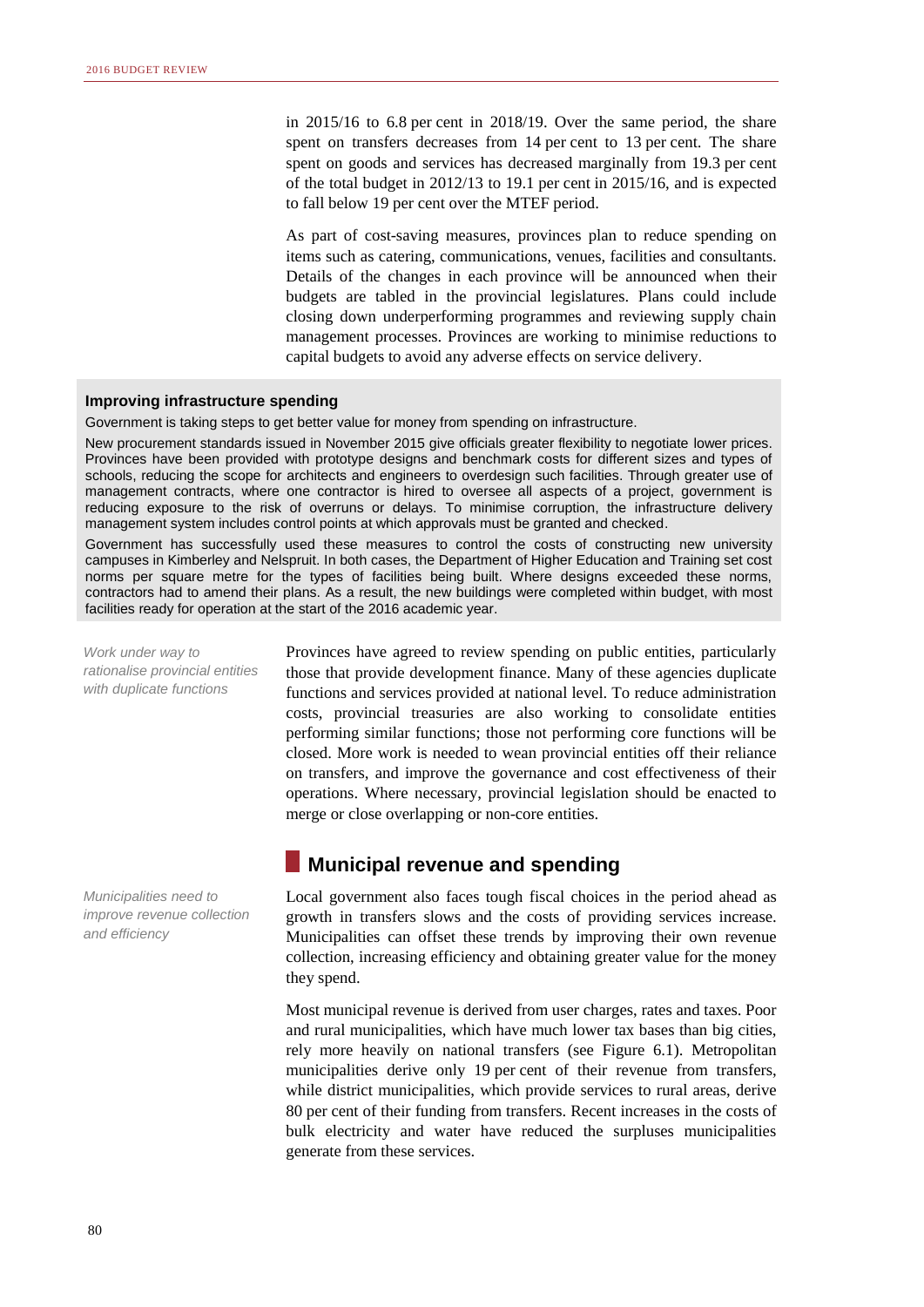The local government equitable share formula ensures that poor and rural municipalities receive higher per capita transfers to fund free basic services to all poor households. The formula also provides for institutional costs and community services in municipalities with weak revenue bases.

*Poor and rural municipalities receive higher per capita transfers to fund free basic services*



**Figure 6.1 Budgeted sources of municipal revenue, 2015/16**

*Source: National Treasury*

#### **Transfers to local government**

Government's reprioritisation of expenditure has changed local government equitable share allocations. The 2016 Budget reduces the baseline allocation by R300 million, or 0.6 per cent, in 2016/17. In 2017/18 and 2018/19, R1.5 billion and R3 billion are added respectively to offset the rising costs of basic services. These amounts revise downwards the 2015 MTBPS medium-term projection of an additional R6 billion.

During 2016/17, municipalities will receive a subsidy of R335 per household per month to provide free basic services to 9.2 million poor households – a figure based on the 2011 Census and adjusted for annual population growth. This figure is significantly higher than the 5.3 million households that municipalities report as having received such services (see Statistics South Africa's 2013 *Non-Financial Census of Municipalities)*. This shortfall must be addressed. Municipalities need to ensure that funds for free basic services are spent as intended.

As a result of the 8 per cent annual tariff increase approved by the National Energy Regulator of South Africa for the period up to 2017/18, the cost of providing free basic electricity is rising. Equitable share allocations compensate municipalities for this, but not for any additional increases in the bulk price of electricity approved after the Budget is tabled.

Direct transfers to local government for infrastructure have been reduced by 3.5 per cent over the MTEF period as part of the reprioritisation process. The effects of this reduction can be offset by cutting underexpenditure, which averaged 9 per cent in 2014/15.

*Local government equitable share reduced by 0.6 per cent in 2016/17*

*Municipalities are not spending free basic services subsidy entirely as intended*

*Reductions can be offset by reducing underexpenditure, which averaged 9 per cent in 2014/15*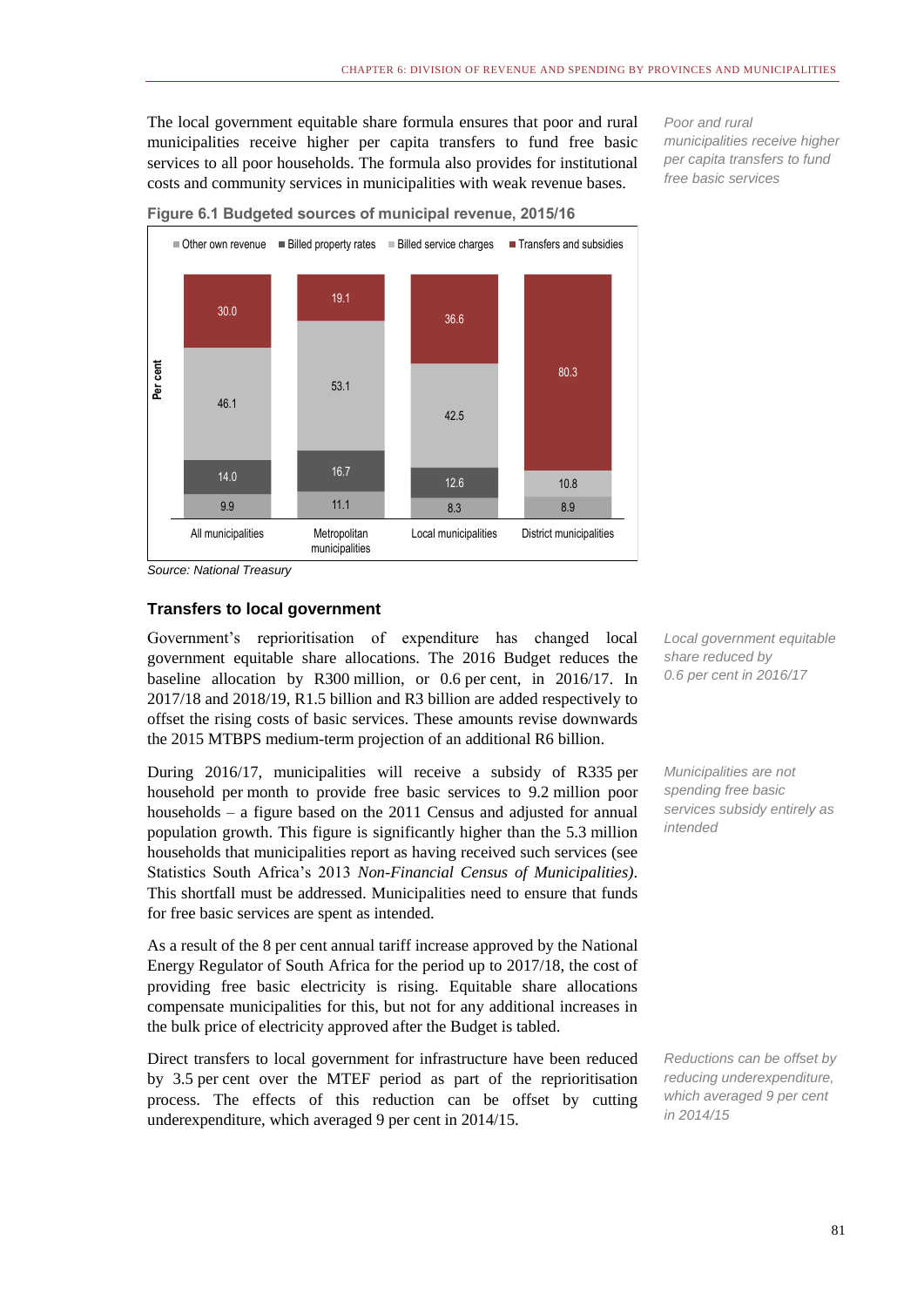#### **New municipal boundaries**

The number of municipalities will be reduced from 278 to 257 and their boundaries redrawn in 2016. This will be the most significant boundary change since 2000, with the goal of making affected municipalities more sustainable. A total of R409.3 million has been allocated to the *municipal demarcation transition grant* in 2016/17 and 2017/18 to fund the costs of these changes in affected municipalities. The map below highlights in red the new municipalities that will be created through the merger of existing municipalities.



The mergers are expected to reduce administration costs and free resources for service delivery. Boundary changes will come into effect on the date of the 2016 local government elections.

#### **Improving infrastructure investment in municipalities**

*Growth in municipal capital spending likely to slow in period ahead*

Municipal capital spending has grown at an average annual rate of 9 per cent between 2010/11 and 2014/15, reaching a total value of R53.2 billion. This growth is the result of government's sustained investment through infrastructure grants and cities' increasing own revenues, particularly in metropolitan municipalities. Growth in municipal capital spending is likely to slow in the period ahead.

Following an intergovernmental review of the local government infrastructure grant system, significant changes are being made to the way these grants are structured. The changes include:

- Allowing municipalities to use conditional grant funds to repair and refurbish existing infrastructure. This will improve services and secure future revenue streams.
- Reducing the number of water and sanitation grants from four to two: the *regional bulk infrastructure grant* to fund large bulk-water and sanitation projects, and the *water services infrastructure grant* to fund construction and refurbishment of reticulation schemes and on-site services in rural municipalities. Over the medium term, just over R11 billion has been shifted from indirect to direct allocations to allow municipalities with capacity to implement the projects themselves.
- Amending the *municipal infrastructure grant* to require secondary cities to plan how infrastructure investments will contribute to longterm urban development that breaks down apartheid spatial patterns.
- A new formula to allocate the R6 billion per year set aside to upgrade public transport in 13 cities. The previous system incentivised cities to plan overly expensive systems in the hope of receiving more funding. The new formula provides greater certainty about the long-term support government will provide, and allows cities to plan affordable and sustainable infrastructure upgrades.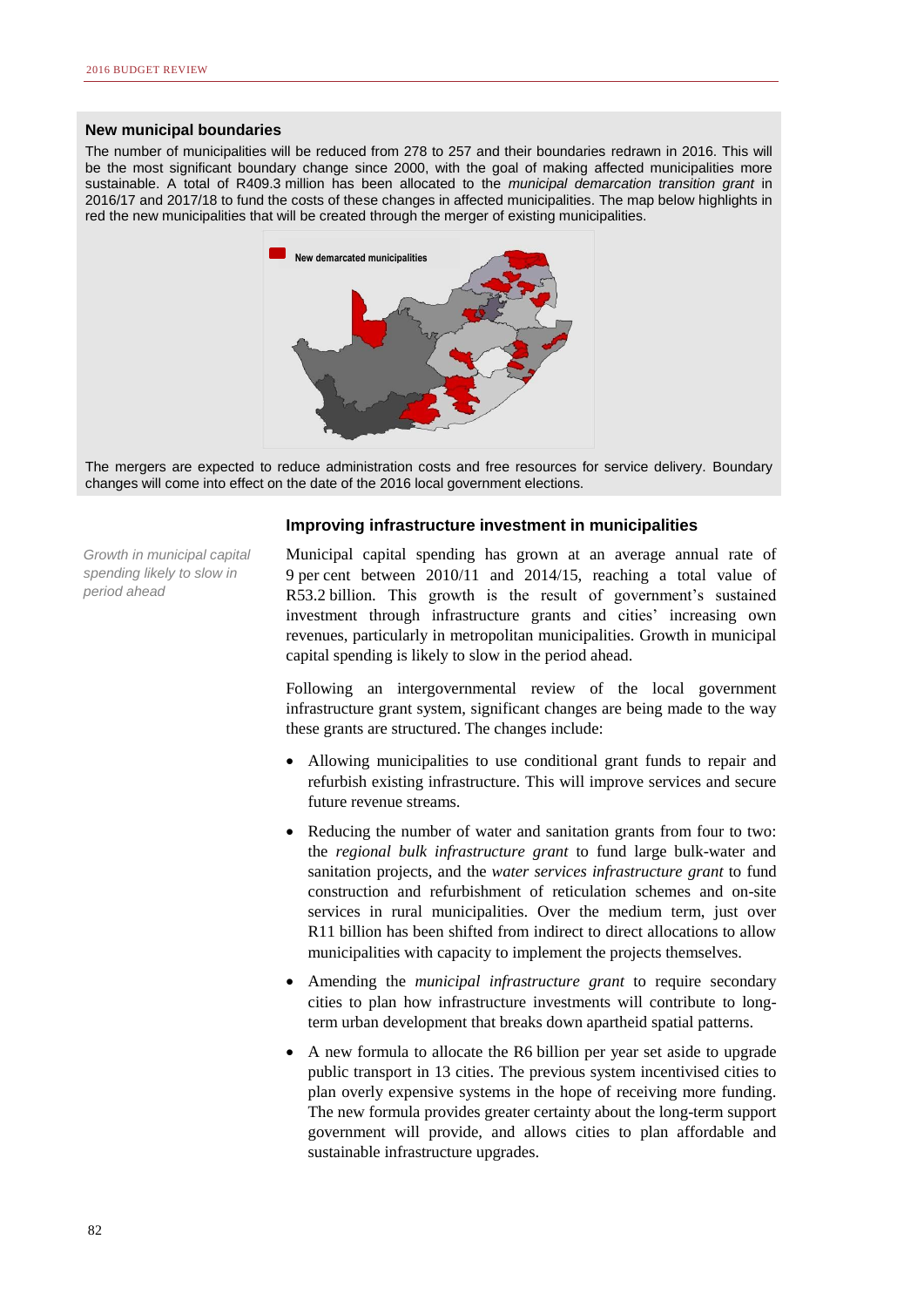Other initiatives include acquiring infrastructure-related goods and services through transversal contracts.

#### **Improving municipal efficiency**

Several new initiatives have been introduced to strengthen municipal capacity. The *municipal systems improvement grant* has been reconfigured as an indirect grant from 2016/17 to help poorly performing municipalities with revenue collection, performance management and record keeping. Regional management support will also be provided to groups of municipalities facing common institutional weaknesses.

Municipalities can take the following steps to enhance efficiency:

- Improve billing and revenue collection. Many municipalities fail to collect all the money owed to them. Valuation rolls on which property rates are based need to be accurate and up to date, tariffs should cover the full costs of services provided and money owed needs to be collected. Government has put in place measures to ensure payment of monies owed by national and provincial departments.
- Reduce water and electricity losses. Ageing infrastructure and poor maintenance have led to leakages in municipal reticulation systems, compounded by illegal connections. The eight metropolitan cities forfeit an estimated R6.5 billion annually through technical losses in water and electricity. Reducing metropolitan municipalities' losses by just 4.6 per cent would save enough to make up for the R300 million reduction in the local government equitable share in 2016/17.
- Invest in repairs and maintenance. Prioritising maintenance reduces the long-term costs of refurbishing infrastructure and ensures a higher level of functionality, which means better services and more revenue from the higher volumes of services that can be delivered. Municipalities should spend between 6 per cent and 8 per cent of their operating budgets on repairs and maintenance; most spend less than 3 per cent.
- Ensure alignment of budgets, staffing and service delivery functions. Municipalities with large numbers of staff and significant budgets allocated to non-core functions should review and reduce these.

The National Treasury is piloting a standard chart of accounts in selected areas for introduction in all municipalities in 2017/18. This will improve the transparency and comparability of local government finances, and strengthen monitoring and oversight. To promote greater transparency and accountability, the National Treasury will also work with information technology developers to make municipal budget data available to a wide audience through digital media.

*Municipalities can improve billing and revenue, reduce water and electricity losses, and enhance maintenance*

*Municipal standard chart of accounts, in pilot phase, will promote transparency and accountability*